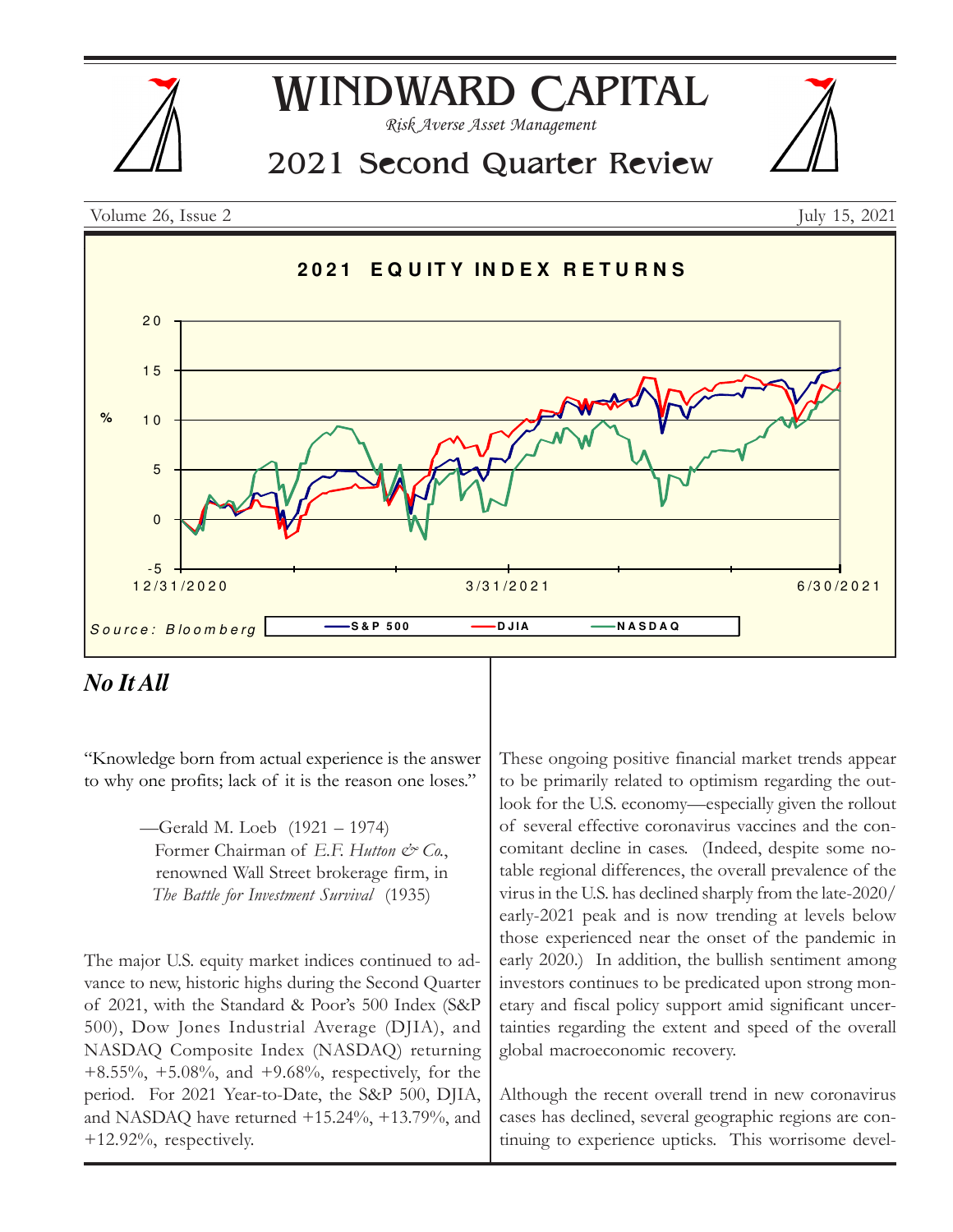opment suggests that some combination of either a failure to follow mitigation protocols, increased spread of more easily transmissible variants, or lack of adequate vaccination is to blame. Specifically, there has been some concern regarding the impact of highly-transmissible coronavirus variants (most recently, Delta). Fortunately, public health data indicate that fully-vaccinated individuals are safer than ever despite the current variants. However, unvaccinated people are in *more* danger than ever *because of* the variants: even though they will gain some protection from the immunity of others, they also tend to cluster socially and geographically, thereby seeding outbreaks even within highly-vaccinated communities.

Whenever a virus infects a new host, it makes copies of itself, with small genetic differences (mutations) that distinguish the new viruses from their parents. As an epidemic widens and its duration lengthens, so does the potential for a range of mutations to develop which could allow the virus to spread more easily or slip past the human immune system (or past existing vaccines via "breakthrough" infections). The good news is that vaccines induce a variety of protective antibodies and immune cells, and it is difficult for a variant virus to evade them all. In addition, messenger RNA-based coronavirus vaccines should be especially easy to revise against mutating viruses and could be modified as "booster" shots to address future variants.

However, as we have stated since the onset of this coronavirus pandemic, effective vaccines do not negate the need for continued investment in other mitigation measures that can lessen the impact of current and future respiratory viruses but have, so far, been inadequately used, such as: improved building ventilation, widespread rapid tests, smarter contact tracing, better masks, coordinated isolation facilities, and universal corporate health policies. In addition, globally, there continue to be issues and disparities associated with current coronavirus vaccines, including limited supplies, logistical distribution, administration, and inoculation as well as issues dealing with behavioral reluctance on the part of some to take the vaccine. This may unnecessarily prolong the current pandemic, lead to additional variants, and introduce added downside risk to the path of the global macroeconomic recovery.

Ultimately, however, we believe that these challenges will be met successfully. Although the depth and duration of the pandemic's impact on the world economy may differ on a country-by-country basis, we remain confident that global health authorities will eventually succeed in controlling the spread of the coronavirus especially now that effective vaccines have been developed and are in the process of being distributed more broadly.

As we have discussed previously, the economic effect of the coronavirus pandemic was different from that of previous financial crises: this was, at its essence, a health crisis, not a credit crisis or burst asset bubble. The recent global macroeconomic downturn was not due to an endogenous event: this was an exogenous shock that resulted in a conscious effort on the part of governmental authorities to artificially freeze parts of the economy as a medical intervention in order to slow down the spread of the coronavirus. That strategy should be viewed positively because responsive and appropriate monetary and fiscal policies alleviated the negative economic side effects of this "treatment" until health authorities were successful in their coronavirus mitigation efforts.

Predictably, some of the factors providing underlying support to the U.S. economy have also had the unintended consequence of creating speculative excesses in specific areas of the financial markets. Recent examples include trading activity in near-bankrupt companies, microcaps, penny stocks, cryptocurrencies, nonfungible tokens (NFTs), special purpose acquisition companies (SPACs), and thematic ETFs, among other financial instruments. Liquidity effects, excessive leverage, and momentum "investing" have combined with high-frequency trading, algorithms, the pervasive use of ETFs, and a variety of social media-driven commission-free retail trading platforms to exacerbate this trend. In addition, economic sectors with generallysuspect long-term business fundamentals (e.g., Energy, Materials, and Financials) have traded significantly higher based upon an unwinding (via higher yields) of the extraordinary bond market rally of mid-2020, projections of substantive and sustained inflation, and expectations regarding a renewed commodity supercycle.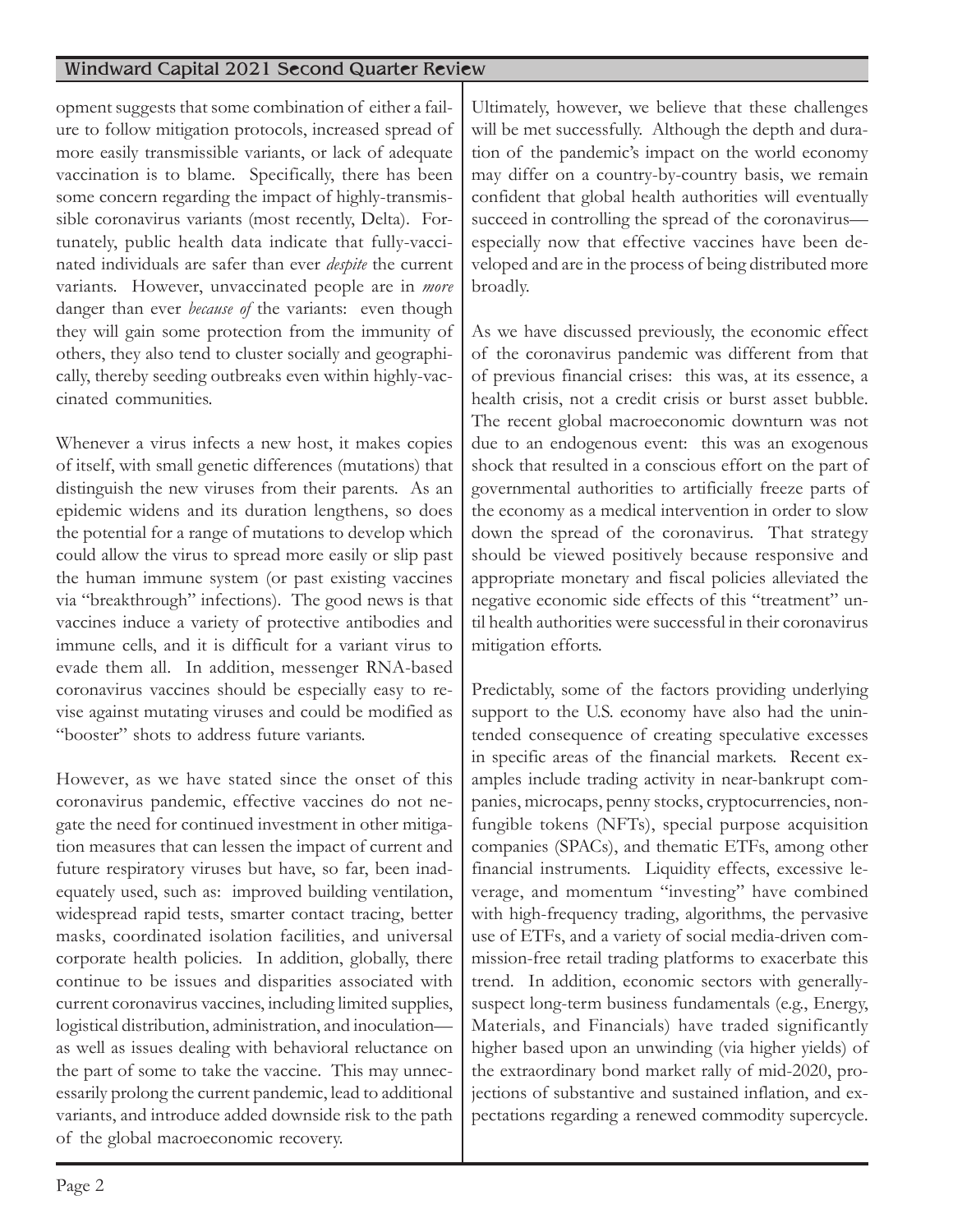The ultimate unwinding of these speculative excesses and rotational sector moves may result in increased volatility and, potentially, a near-term market correction. We do not believe, however, that these factors represent a systemic risk to the overall financial markets. In addition, we believe that the risk associated with any resultant financial market volatility is mitigated in *Windward* portfolios—especially over the long run—to a large degree by the fact that we are invested in "high quality," dominant, financially-strong, leading companies with best-in-class managements, high incremental returns on invested capital, and business models with sustainable competitive advantages.

Historically, periods of excessive ex-ante savings, combined with demand that is too weak to justify investment, cause certain areas of the financial markets to become driven by the speculative rearranging of portfolios rather than by the underlying business fundamentals (like return on capital investment). We are not "traders;" we are investors. As such, it is irrelevant to us whether or not "the market" agrees with us over the short term. For speculators, on the other hand, daily market affirmation remains essential.

As discussed in detail in our Windward Capital 2020 Fourth Quarter and 2021 First Quarter Reviews, we do not subscribe to the current assumptions being made by financial market participants regarding the outlook for inflation or a commodity supercycle. As a result, our strategies may underperform relative to the market indices over the short term given the degree to which other market participants make ungrounded assumptions and/or high-frequency trading and algorithmic "investment" strategies engage in daily speculative financial market trading. We believe, however, that we will continue to be successful in making profitable longterm investments for *Windward's* portfolio strategies.

As you know, *Windward*'s goal is to protect our clients' capital and mitigate market-related risks by investing in specific, high-quality businesses that have long-term, secular growth opportunities. Indeed, we prefer to take a proactive approach to managing risk by investing in specific companies that are taking advantage of the changes in their operating environment to create longrun opportunities for their businesses. Our long-term

performance results demonstrate the success of this disciplined investment approach.

As always, we continue to monitor domestic and international political and economic developments as they unfold. As a result, from our long-term perspective, ongoing equity market volatility continues to revolve around numerous global macroeconomic and geopolitical risks that we have elucidated upon in the past. We closely monitor these, as well as other, risks when managing Windward's portfolios of investments. Since we take a long-term view, we typically do not react to short-term financial market fluctuations driven by nearsighted market participants. However, should there be a change in the global macroeconomic indicators and/ or corporate fundamentals that we monitor, we are prepared to take whatever action is necessary to protect our clients' capital.

## *Boomtown*

After increasing at an annualized rate of  $+6.4\%$  in the First Quarter of 2021, U.S. Real Gross Domestic Product (GDP) is estimated by the Federal Reserve Bank of Atlanta's GDPNow forecasting model to increase +7.8% in the Second Quarter of 2021. For 2021 and 2022, the consensus forecast is for annual growth of at least  $+5\%$ —a level that exceeds the U.S. economy's approximate  $+2\%$  secular growth rate. Given the nascent impact of the recently-passed \$1.9 trillion American Rescue Plan Act—as well as the residual effects of the fiscal support enacted last year—these estimates could, in fact, prove low. We expect a further acceleration in output growth driven by very strong underlying consumer spending growth fueled by recent fiscal support and a broader reopening of the U.S. economy.

As a consequence, the near-term corporate revenue and earnings outlook remains positive. For 2021, year-overyear S&P 500 Revenues and Earnings are projected to increase +12.4% and +35.5%, respectively—to levels higher than the 2019 pre-pandemic peak (and after declining  $-0.8\%$  and  $-11.2\%$ , respectively, during 2020).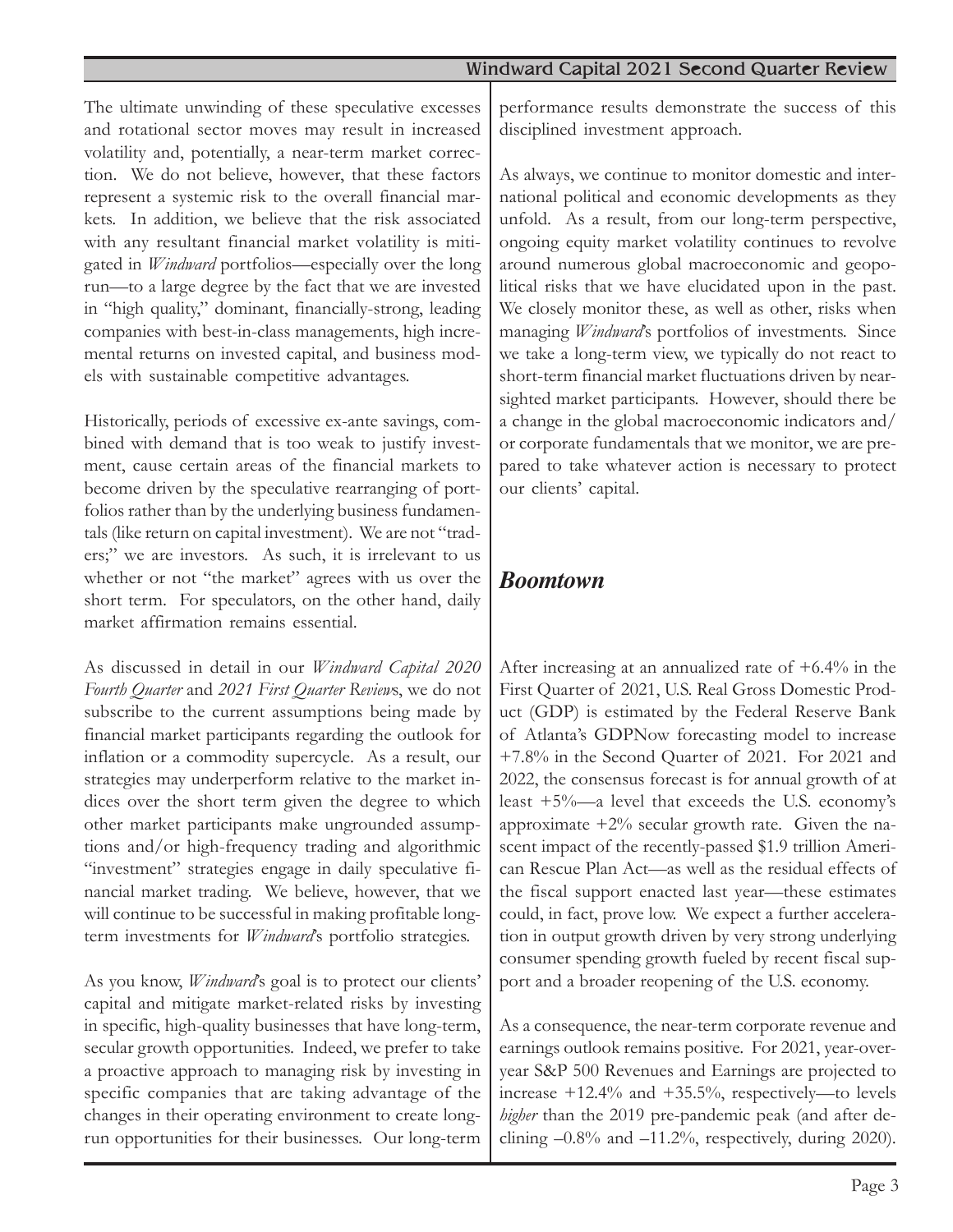For 2022, year-over-year S&P 500 Revenues and Earnings are projected to increase an additional +6.7% and +11.4%, respectively.

Growth this year is expected to be the strongest in decades as the U.S. economy bounces back from the depressed level associated with the pandemic. The supplemental savings accumulated over the course of the pandemic from fiscal support and constrained services consumption hold the potential for a substantial amount of additional, pent-up spending. However, there is uncertainty about how much of this spending will occur this year as opposed to being spent more slowly over time. As a result, currently-strong demand tailwinds could moderate, at some point. In order to gauge the sustainability of U.S. economic growth, therefore, it will be important to monitor how consumer spending evolves over time.

While it is possible, therefore, that near-term economic growth could represent a relative apex on a year-overyear comparative basis, we believe that several residual (and possibly new) factors should continue to bolster growth over the intermediate-term. Besides prodigious excess household savings, these supports would include rising wages, fiscal multiplier effects, strong capital investment, and the potential for an infrastructure plan.

One of the more important dynamics in the current post-pandemic U.S. economic recovery is the improved wage outlook for workers whose pay has stagnated in recent decades. Over the past three months, wages have improved for those in lower-paying service sector jobs to the point where those gains will be translated into direct spending that supports overall economic activity and the reopening of the service sector because the workers in these wage cohorts have a higher marginal propensity to spend.

Recent wage gains have been particularly strong in historically lower-paying transportation, warehousing, and leisure and hospitality jobs. These gains are a result of a confluence of events that has increased the "reservation wage" (i.e., the minimum wage that a worker requires in order to participate in the labor market) of lower-income groups. In addition to these wage gains, with some Federal unemployment benefits set to ex-

pire in September and schools reopening, there should be an increase in workers returning to the labor force over the coming months. This should reduce the unemployment rate from its current 5.9%. However, even with those gains, the U.S. economy will remain several million jobs short of its pre-pandemic level, which is a reflection of the deep shock that workers have endured in the coronavirus pandemic, as well as demographic pressures: the accelerating retirement of baby boomers and difficulty returning to work for some workers will limit any prospective increase in the overall employment-to-population ratio despite what will be an improvement in the prime-age 25-54 worker group.

In addition to the increase in lower-paying wages, 2020 and the post-pandemic period has been, and will continue to be, dominated by fiscal policy support: from the Biden administration's recent \$1.9 trillion American Rescue Plan (ARP), the Trump Administration's \$900 billion COVID relief package enacted in December 2020 (the Consolidated Appropriations Act, 2021 (CAA)), the \$2.2 trillion economic stimulus bill passed by the 116th U.S. Congress and signed into law by former President Donald Trump on March 27, 2020 (the Coronavirus Aid, Relief, and Economic Security Act (CARES Act)), a prospective \$1.2 trillion bipartisan infrastructure agreement, as well as a probable 2022-2023 fiscal year budget agreement that we estimate will approximate \$1.5-\$2 trillion in discretionary spending. While there will be an overhang as many of those measures ultimately wane, there is plenty of firepower still working its way through the U.S. economy via fiscal multiplier effects that should continue to support above-trend growth over the near term.

The interplay of these positive demand-side dynamics has led to a recent burst of productivity-enhancing fixed business investment. The shock unleashed by the pandemic (and concomitant collapse in capital expenditures) has now reversed itself into a boom in fixed business investment. With more than \$2 trillion in cash sitting idle on corporate balance sheets, we remain bullish on the outlook for productivity-enhancing capital expenditures this year and next. As an example, new orders for core capital goods have recently surged to roughly \$100 billion (up +25% year-over-year compared to 2020 and, more importantly, up  $+15\%$  versus 2019),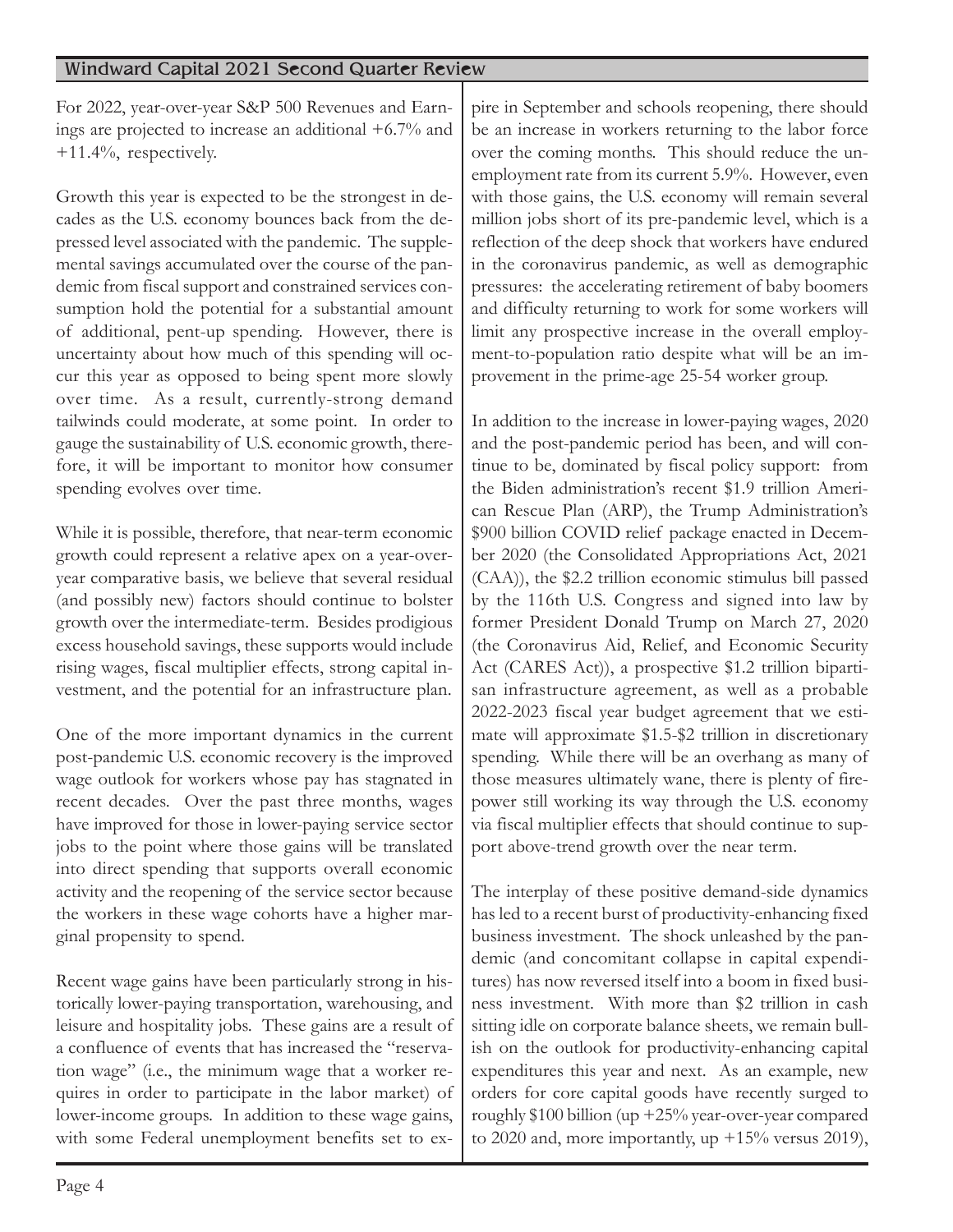and we expect a continued increase in inflation-adjusted capital goods orders in the second half of this year. This trend could very well move higher should additional fiscal support (i.e., infrastructure spending) emerge.

Negative (or near-zero) real interest rates create the opportunity to finance support for damaged income streams and to invest in the continued growth of the economy and generate attractive returns. At the current rate of inflation, real U.S. interest rates have now become barely positive after years of being negative. In other words, even with the recent rise in the 10-year Treasury bond yield, on a real basis rates still remain historically low and provide attractive financing for investment in a growing economy. As such, the current low cost of capital provides support to proactive business investment decisions within the context of sustainable demand.

While the U.S. economy continues to rebound from the deep contraction of the first half of 2020, a variety of factors will determine its future progress, including: (1) the timing of the full deployment of COVID-19 vaccines and their ongoing effectiveness, (2) the rate of decline in coronavirus cases and the ultimate achievement of herd immunity, (3) the potential waning impact of fiscal and monetary support measures, (4) the status of the labor market recovery and household consumption, and  $(5)$  the pace of social mobility and travel, among other issues. We continue to monitor these factors and remain optimistic regarding the outlook.

## *Do No Harm*

The combination of extraordinary fiscal support and the prospect of households unleashing substantial pentup demand has highlighted the possibility of increased inflationary dynamics as a potential market risk. In the U.S., consumer demand is strong, vaccine coverage is expanding, and pandemic-affected sectors are reopening. As with the ebbs and flows of the onset of the pandemic shutdown, the scale of the economic reopening is similarly unprecedented—and it is generating nearterm supply-demand mismatches in a variety of economic sectors. Separating signal from noise in the highfrequency economic data is therefore challenging: the supply-demand mismatches are making it difficult to precisely assess inflationary developments and the amount of resource slack from month-to-month.

Given year-over-year base effects, pent-up demand, and short-term supply chain disruptions, at this juncture it seems more likely that the U.S. economy could experience a transitory inflation "scare" rather than a sustained period of "real" inflation.

Although significantly higher than last year's pandemic lows, both the 5-year and 10-year breakeven inflation rates (indicators of inflation expectations) are currently stable and remain broadly consistent with the U.S. Federal Reserve's (Fed's) recently-modified long-run average inflation target policy framework. As we discussed with you in detail in our Windward Capital 2020 Fourth Quarter Review (to which we refer you for further detail), while near-term inflation readings could exceed +2%, we expect these readings to be transitory and currently do not anticipate a permanent increase in the price level nor a change in inflation expectations that results in higher inflation or any significant risk to the economic outlook linked to pricing.

As a result, we continue to believe that the Fed will not tighten monetary policy via raising the short-term Federal Funds (Fed Funds) interest rate this year in response—even if select inflation data continue to come in higher than central bankers are forecasting—because of the change to the Fed's operating framework that we discussed in detail in our Windward Capital 2020 Third Quarter Review.

As we have discussed with you over the years, the last decade has challenged the Fed's operating framework with issues such as: a falling natural rate of inflation, policy rates near the zero lower bound, a weakened relationship between unemployment and inflation, questionable estimates of the natural rate of unemployment, and a heightened awareness of the cost of unemployment. On August 27, 2020, after a more than yearlong review of its monetary policy strategy, the Fed an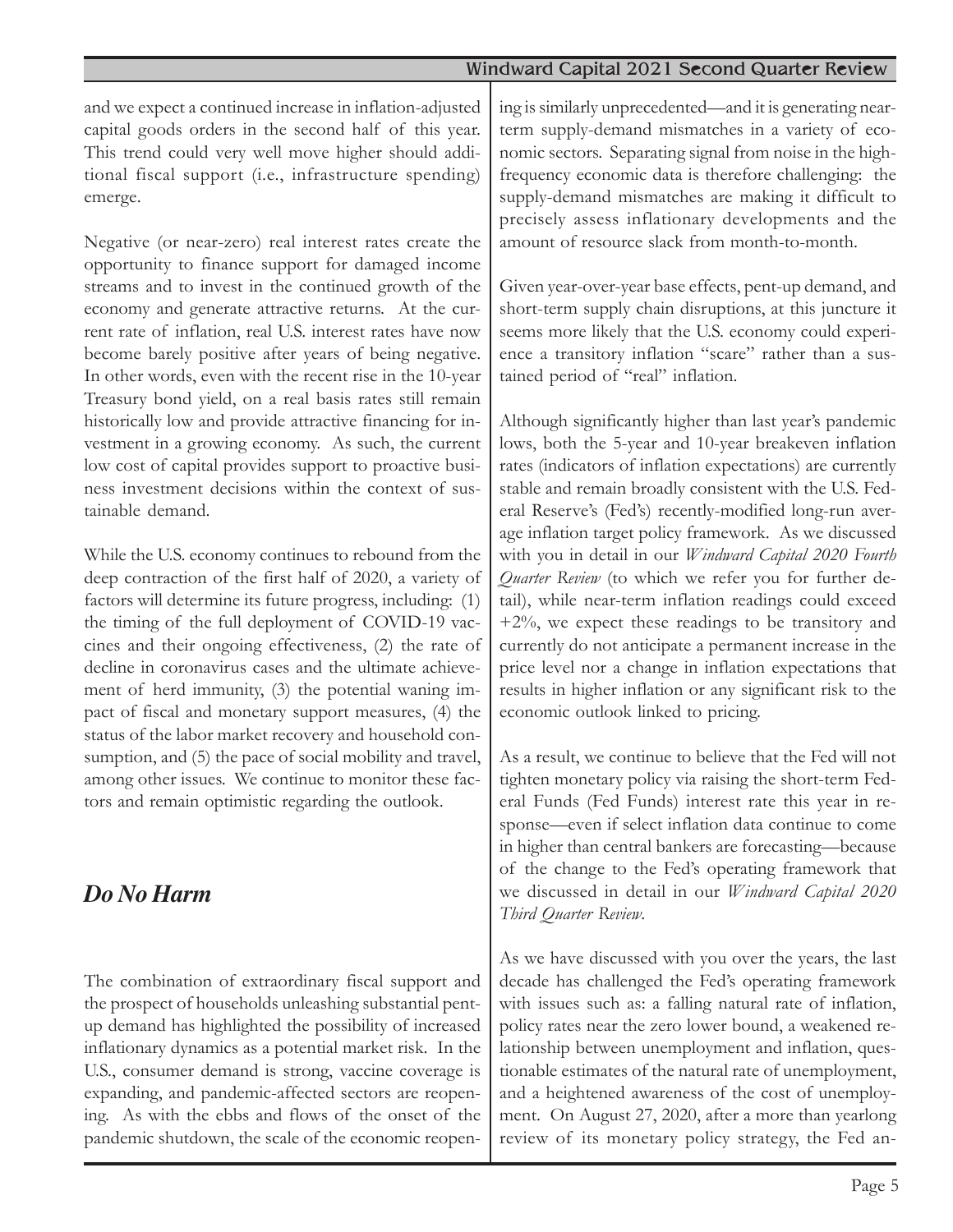nounced changes to the framework used for its policy actions.

As a result, for all intents and purposes, the Fed essentially decided that it will throw away the rule book and let inflation run higher and unemployment run lower before seeking to tighten financial conditions. To be clear, this change leaves the central bank pursuing an almost completely discretionary monetary policy.

While recent short-term, transitory inflation data might rattle some financial market participants, the Fed will likely remain calm, in our view. At the moment, it is difficult to envision extraordinarily disconcerting inflation data given the excess capacity in the U.S. economy. The output gap, or the difference between where the economy is and where it should be, as well as the unemployment gap, or the difference between unemployment and the natural rate of unemployment, remain substantial.

Even so, how fast those gaps disappear will influence the Fed's reaction to any inflation numbers that do arise this year. That means the inflation question is not about inflation alone, but inflation combined with how quickly the economy recovers. The risk for the interest rate outlook (i.e., the risk of higher rates) is that the economy recovers to full capacity operating levels faster than policymakers or financial market participants expect.

It is important, however, to maintain some perspective regarding the recent rise in interest rates: only now have the increases in long-term (10- and 30-year) U.S. government bond yields approached the lower end of what has been a narrow range in rates that has remained in place for the last 10 years, pre-pandemic. Intermediate (2- and 5-year) U.S. government bond yields, on the other hand, are still at the lowest levels seen since 2011-2013. Financial markets will tolerate an increase in interest rates if it is moderately-paced, comes early in the economic cycle when there is still slack, accompanies accelerating growth, and is supported by accommodative monetary policy.

Although sustainable inflation should move back toward the central bank's average inflation target of  $+2\%$ over time, recent higher inflation data do not demand

immediate policy remediation via an increase in shortterm interest rates, in our opinion. The Fed has consistently lowered its short-term policy rate when a crisis has pushed the economy into recession, and then raised interest rates when sustainable economic growth can support whatever rate of interest is normal for each particular era (the "equilibrium rate of interest"). Rather than increasing the Fed Funds rate, we believe that the Fed is far more likely to initially reduce the pace of its \$120 billion in monthly asset purchases starting next year, and that tapering could take the better part of 24 months to complete given the size and scale of Fed monetary accommodation. This gradual and orderly unwinding should avoid an unexpected policyinduced financial market shock similar to that experienced during the 2013 "taper tantrum." Consequently, it is our view that the Fed will use its upcoming monetary policy symposium at Jackson Hole, Wyoming, in late August to signal the timing and magnitude of such action. We expect that this intent will be subsequently formalized as early as the September Federal Open Market Committee (FOMC) policy statement.

This approach would support the Fed's forecast of no increase in the short-term policy rate, which currently stands at 0.00-0.25%, until late 2023 or early 2024. The Fed's ability to guide market sentiment has reduced the volatility of the business cycle in other eras though, as recent experience has shown, investors will, from time to time, challenge the Fed's intent to follow through on current policy given the rapid improvement in the economic outlook. With its new discretionary interest rate policy framework, however, the Fed will not easily be intimated and should allow real short-term interest rates to remain low for the foreseeable future.

Of course, all potential Fed actions remain data dependent. Although continued vigilance is warranted, the inflation and employment data thus far appear to reflect a temporary misalignment of supply and demand that should fade over time as the demand surge normalizes, reopening is completed, and supply adapts to the post-pandemic environment.

From a long-term investment perspective, the more important development is the secular deflationary trend that we have discussed in detail over the past several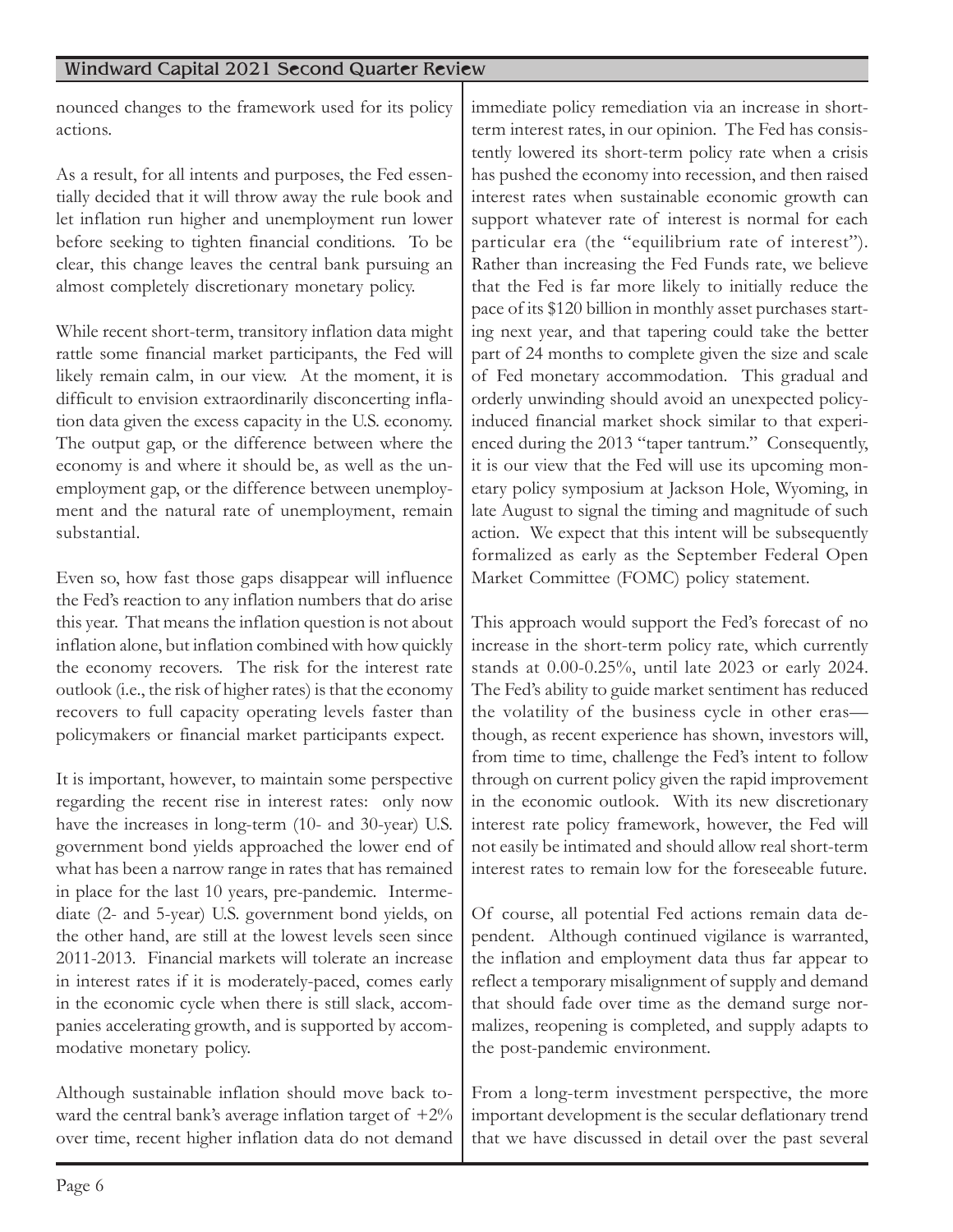years. Namely, from a global macroeconomic perspective, there remains a surfeit of supply and dearth of demand which is serving as an overall constraint on any secular inflationary dynamic. We believe that the same structural forces that have driven this dynamic over recent decades (e.g., the global savings glut, demographic aging, etc.) should continue after the pandemic wanes.

Remember, excess savings relative to intended investment has driven the global equilibrium rate of interest (the real rate of return required to keep the economy's output equal to potential output) well below zero. In response, global monetary policymakers have responded appropriately by maintaining nominal short-term interest rates near the zero lower bound for an extended period. At the moment, we do not foresee any material change in this dynamic.

In our view, the Fed's new policy framework should prove positive for risk assets over the longer term because it means the Fed will be much less inclined to prematurely get in the way of economic gains relative to past recoveries.

## *Listen Carefully*

As detailed in our 2020 First Quarter Review, on an overall basis, our investment strategy during the pandemic crisis remained consistent with the investment strategy that we have followed in the past—essentially: to invest in high-quality businesses at the right valuations and hold them for as long as they remain high-quality businesses. In fact, the competitive strengths of these businesses, in many cases, increased as a result of the pandemic as lower-quality businesses failed to survive. As a result, this dynamic drove the valuations of companies held in Windward's portfolios dramatically higher than previously seen.

Similarly, crises usually accelerate real, pre-existing trends in society and technology—they do not create or destroy them. Subject to constraints, therefore, we

believe that there is a deep underlying propensity for human habits to persist over time, and that, human nature being what it is, individuals will have a strong inclination to return to their former way of life as soon as reasonably practicable. As a result, we did not make changes in Windward's strategies to invest in those companies that were deriving benefits from near-term coronavirus trends (e.g., telecommuting, media streaming, etc.) because we believed that those trends would not persist. In addition, we did not invest in any speculative Healthcare companies involved in the discovery of a therapeutic or vaccine because we believed that the benefit to be derived from this discovery would primarily accrue to the existing businesses held in Windward's portfolios. In other words, we continue to believe that the long-term secular investment themes that we have previously identified remain intact.

Our investment process utilizes a combined top-down/ bottom-up approach whereby, based upon our analysis of the components of global macroeconomic GDP, we identify a variety of investment themes, both secular and cyclical, that drive further fundamental analyses of individual businesses that meet our investment criteria. Currently, some of our investment themes include:

 $\checkmark$  Rise of The Rest

Globalization and the development of the middle class in emerging markets is a long-term secular trend.

 $\checkmark$  Disruptive Innovation

Companies that are disruptive innovators are well positioned to outperform their peers in the current economic environment.

 $\checkmark$  Regulation

Information Technology regulation, Healthcare reform, Infrastructure investment, and Climate Change policy are all currently areas of government focus, and the economic sectors within these areas may, therefore, be subject to challenges or opportunities based upon how successful the government is in implementing its programs.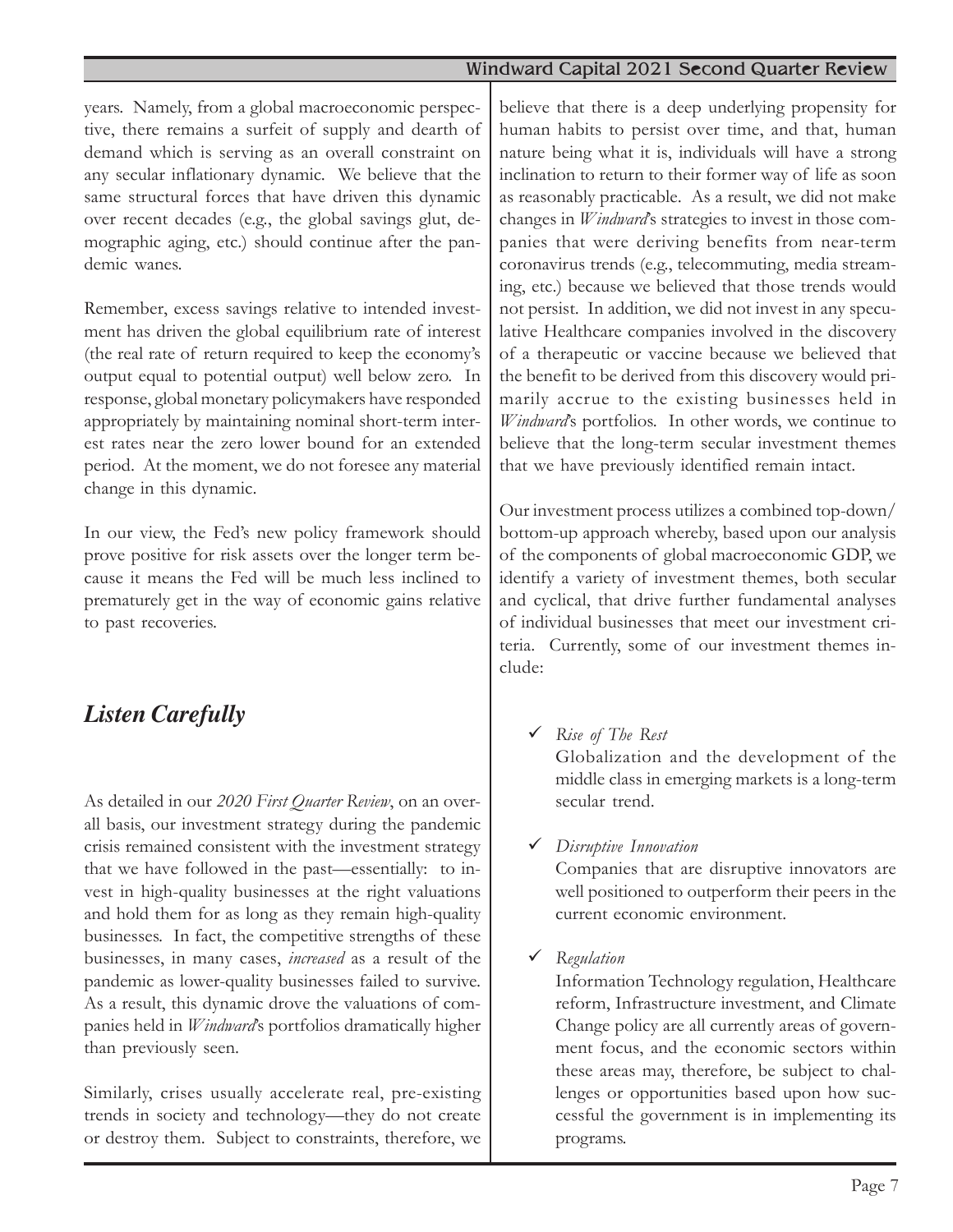$\checkmark$  Continued De-leveraging

De-leveraging and the shrinking of private and public balance sheets will be a multi-year process that will restrain global macroeconomic growth.

 $\checkmark$  The Great Unwind

The eventual "normalization" of monetary policy may result in unforeseen and unintended consequences.

ü China Rebalancing

The rebalancing of China's economy from investment- to consumer-driven has significant global macroeconomic ramifications.

 $\checkmark$  Supply and Demand

Global macroeconomic growth remains anemic due to a surfeit of supply and a dearth of demand.

 $\checkmark$  Demographics

Demographically, the aging of the populations of the developed, and some developing, economies will have important implications for future demand growth and entitlement costs.

As you know, we do not predict, nor does your Windward portfolio own, "the market." Instead, we seek to mitigate market risk and generate excess returns by making long-term investments in individual businesses with the following underlying fundamental characteristics:

Dominant, financially strong, leading companies with best-in-class managements, high incremental returns on invested capital, and business models with sustainable competitive advantages

 $\checkmark$  Growth

Companies with predictable and sustainable above-average growth in revenue, earnings, and free cash flow

 $\checkmark$  Value

Companies that are undervalued on either an absolute or relative basis, based upon our projections of future cash flow and earnings

Our goal, as always, is to identify those companies and invest in them for your Windward portfolio. Our risk averse approach to managing your investments causes us to take a more measured and unemotional view of extremes in bullish or bearish sentiment and find ways to outperform the market with less volatility by focusing on specific companies' fundamentals. Our results over the course of various market cycles demonstrate our success.

Windward's portfolios of individual businesses, with their own company-specific fundamental dynamics, are continuing to thrive and prosper. In the short term, this fact may be obscured by "market action"—which results in highly-correlated security price movements during periods of increased volatility—and/or the negative influences of ETFs, asset allocators, speculators, and algorithmic traders—whose focus is on baskets of securities or on stock symbols, not on underlying business model fundamentals. However, financial history has proven, time and again, that, over the long term, investors are ultimately rewarded by being owners of these types of companies.

We have been investing this way for decades, and have successfully navigated a variety of historic market environments.

We believe that the "indices" will become less relevant as time goes on and that successful wealth creation and capital preservation in the years to come will become increasingly dependent upon the identification and ownership of those businesses that, although possibly impacted by exogenous events in the short run, remain relatively immune to these global macroeconomic is-

 $\checkmark$  Quality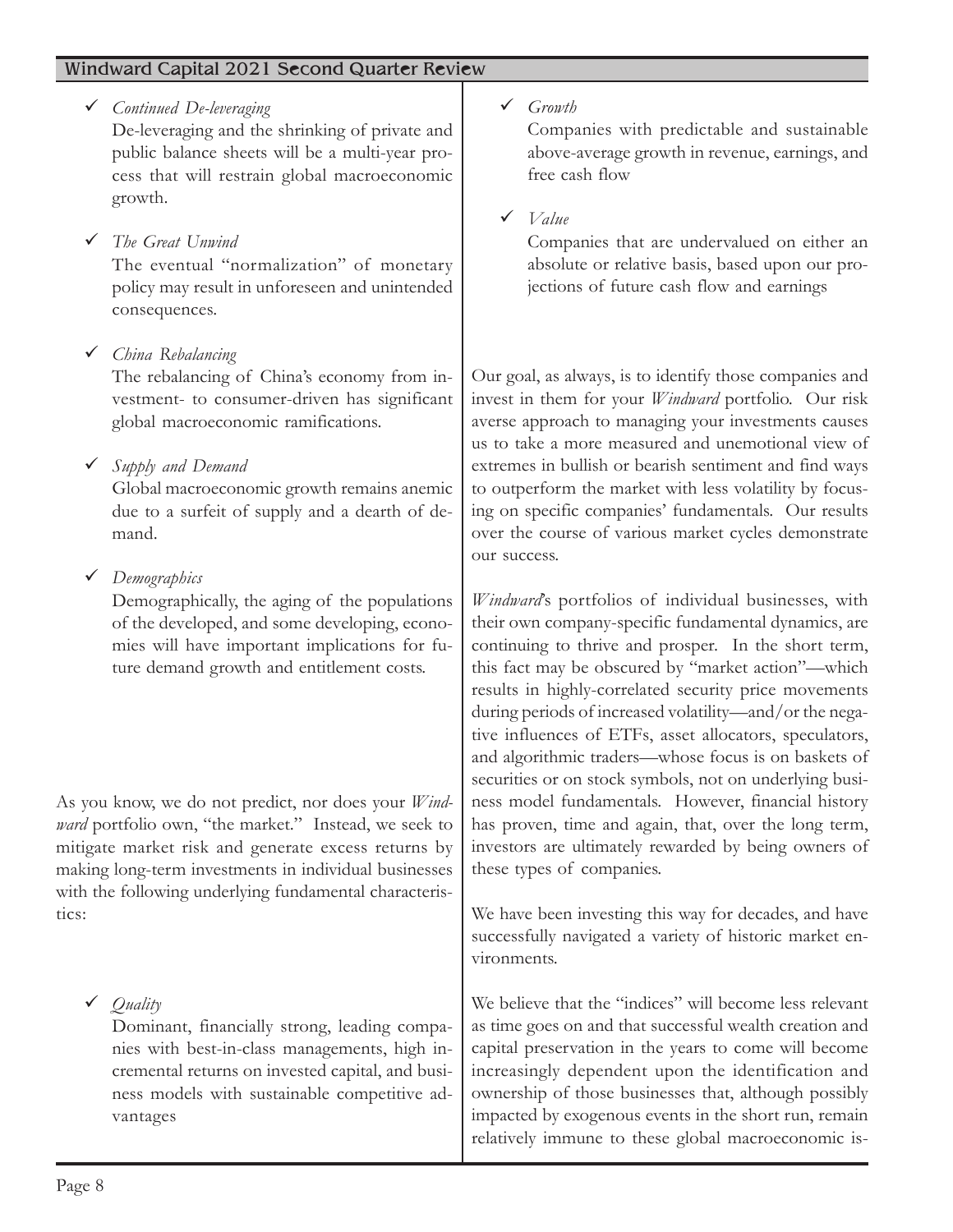sues over the long run due to their own underlying growth dynamics.

We remain exceedingly optimistic on the prospects for the individual companies that we own in Windward portfolios and encourage you to contact us should you have any questions or concerns.

Sources: Bloomberg Centers for Disease Control and Prevention Congressional Budget Office Council of Economic Advisers Federal Reserve Banks of Atlanta and St. Louis Harvard Global Health Institute International Monetary Fund Johns Hopkins University National Institutes of Health Organisation for Economic Cooperation and Development Reuters The Lancet U.S. Bureau of Economic Analysis U.S. Bureau of Labor Statistics U.S. Congress U.S. Department of the Treasury U.S. Federal Reserve U.S. White House World Health Organization

## HAS YOUR FINANCIAL CONDITION CHANGED?

Portfolio decisions are based on an individual's income requirements, tax bracket, time to retirement, risk tolerance, and other characteristics. If your financial condition has changed, or is about to change, please call us. We strive to prepare a portfolio that meets each investor's objectives, and the more information we have, the better the job we can do. If you have any questions regarding your portfolio, your asset allocation, or any investment within your portfolio, please let us know.

## THE FUTURE IS NOW

As you may know, we post a weekly commentary on our website every Friday afternoon. We only mail some of these comments out when markets are particularly unsettled. Please be aware that these notes will continue to be available on-line, and we want to encourage you to sign up to receive a password for access to our secure web-site.

Our website provides the capability for clients to review their portfolios, their year-to-date realized capital gains, and income and expenses. Clients also have access to our weekend market comments. These reports are updated after 8:00pm each Friday, and are available to clients who have requested access. Clients may also request that their accountants and/or attorneys have access to the same information. We hope you will visit us at www.windwardcapital.com.

If you have interest in these capabilities, or if you would like to receive a copy of our Form ADV Part II or Form CRS free of charge, please email Steve Pene at: spene@windwardcapital.com, or call Mr. Pene at our main number: (310) 893-3000.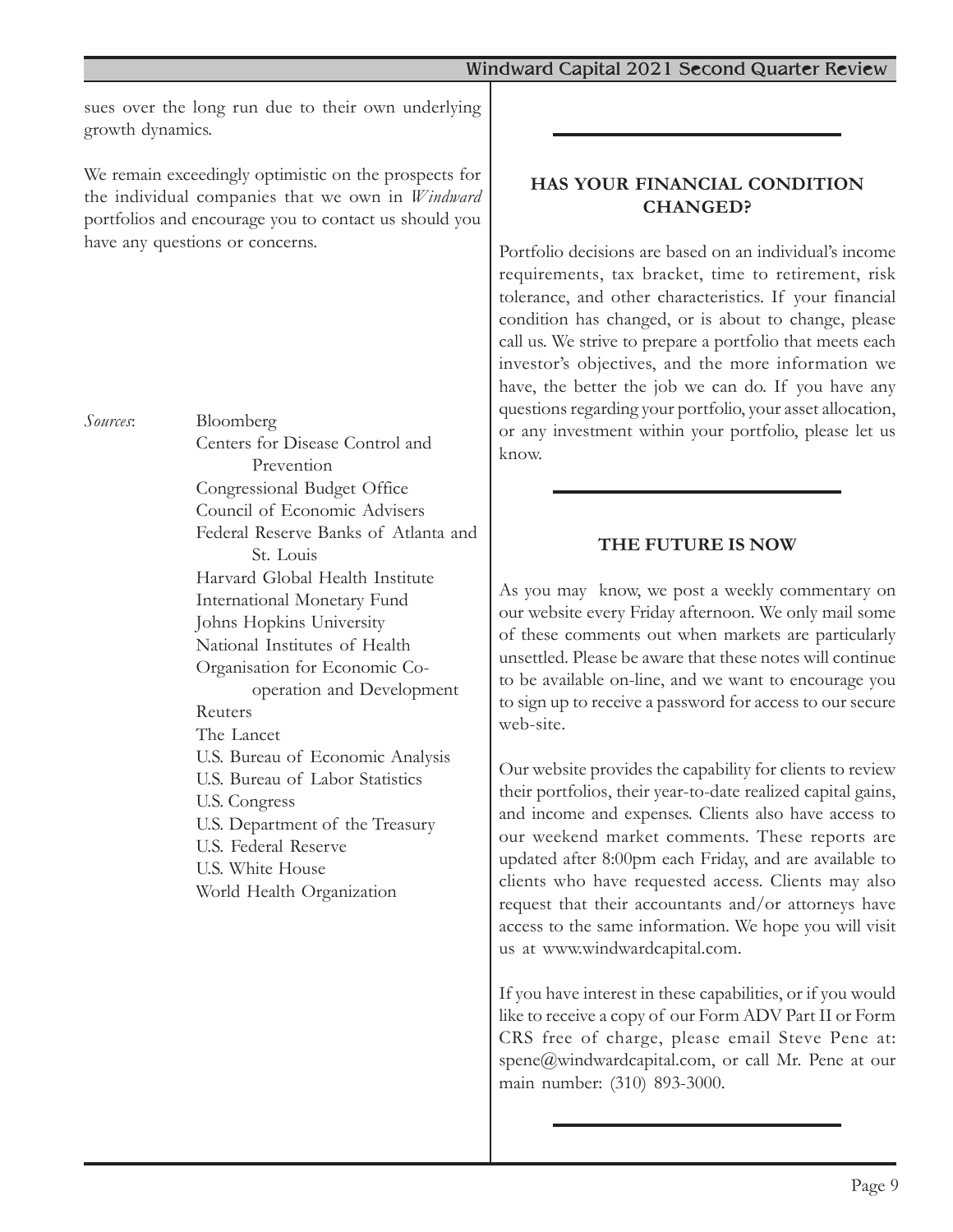## **NOTES**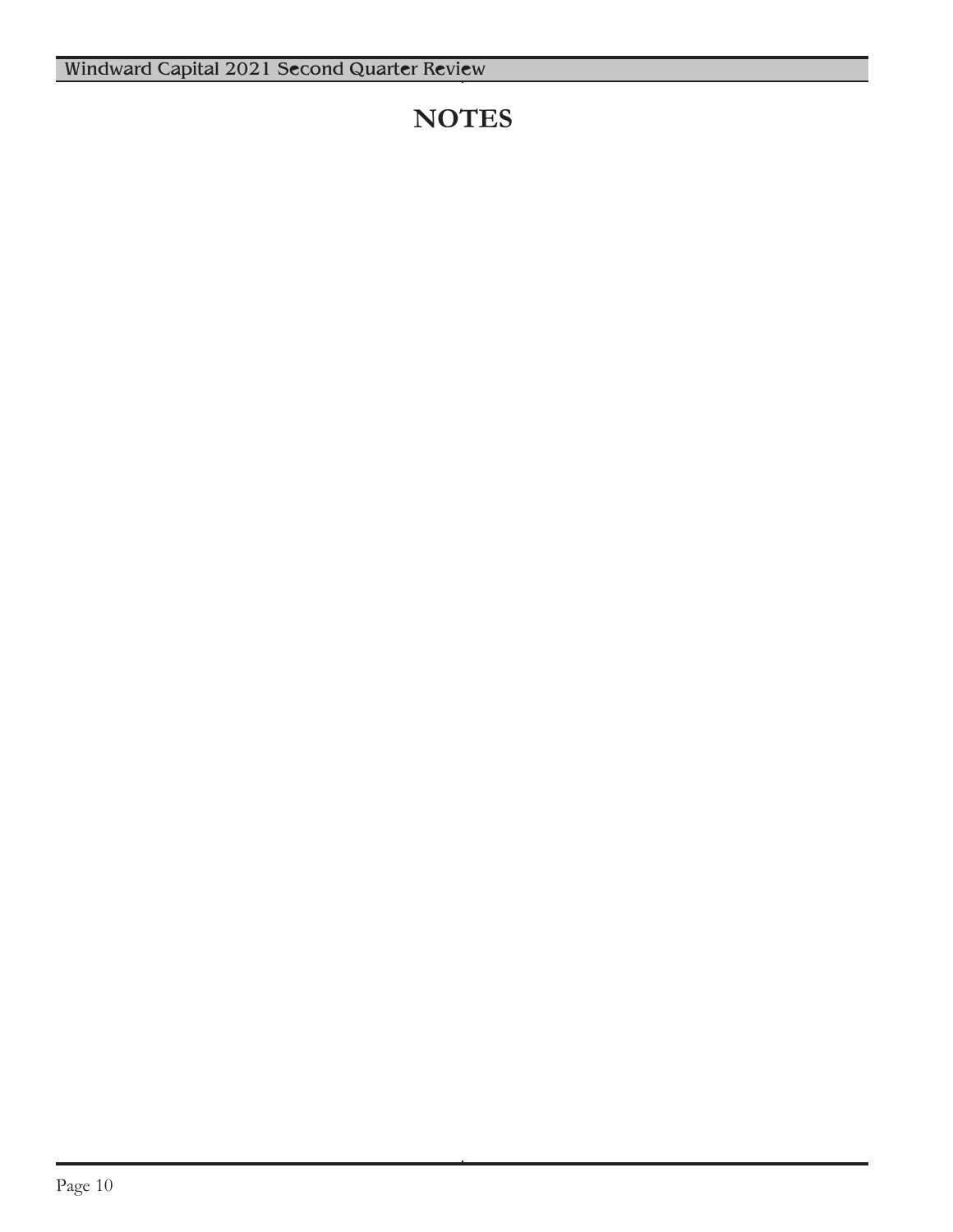## **NOTES**